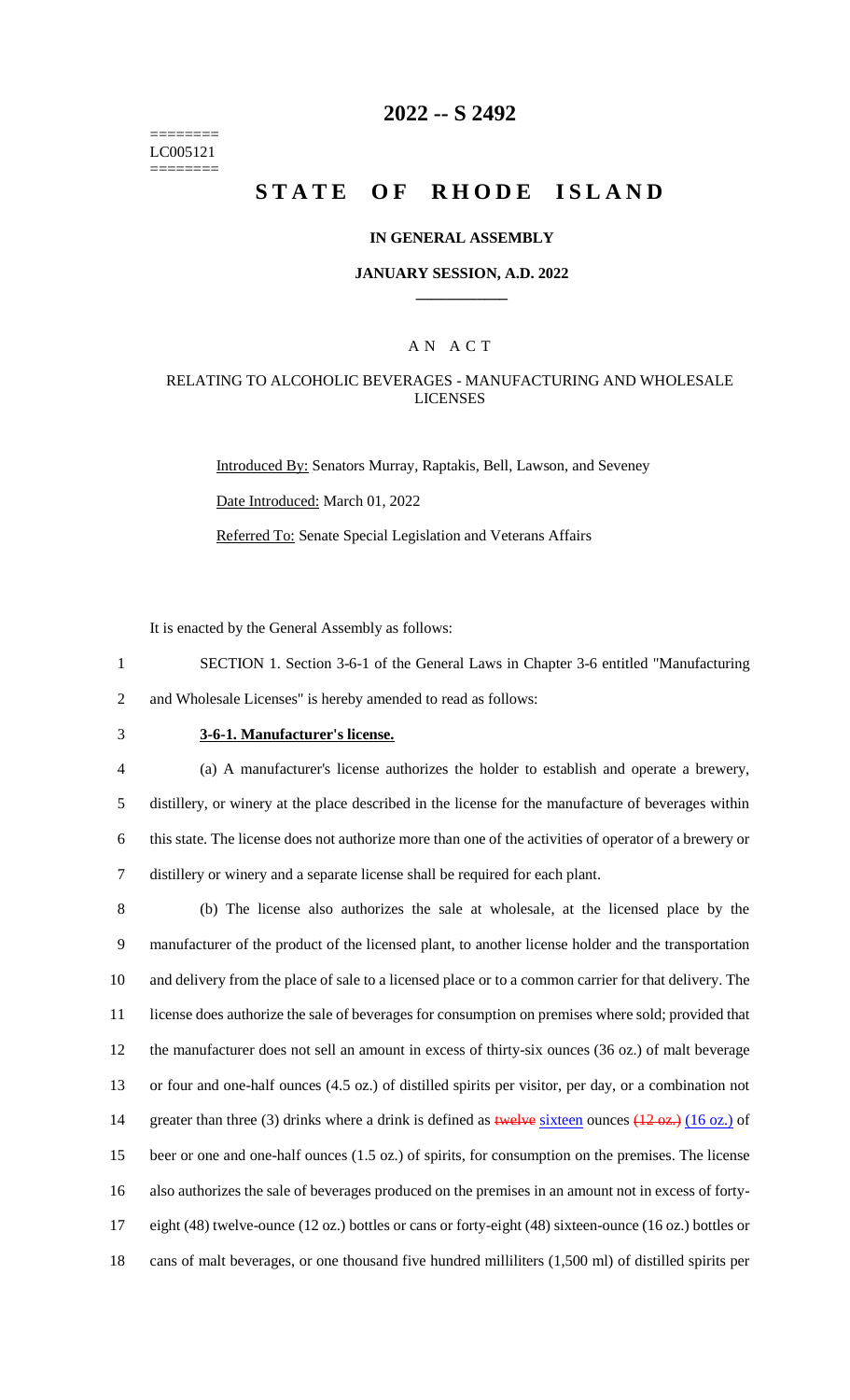visitor, per day, to be sold in containers that may hold no more than seventy-two ounces (72 oz.) each. These beverages may be sold to the consumers for off-premises consumption, and shall be sold pursuant to the laws governing retail Class A establishments. The containers for the sale of beverages for off-premises consumption shall be sealed. The license does not authorize the sale of beverages in this state for delivery outside this state in violation of the law of the place of delivery. The license holder may provide to visitors, in conjunction with a tour or tasting, samples, clearly marked as samples, not to exceed three hundred seventy-five milliliters (375 ml) per visitor for distilled spirits and seventy-two ounces (72 oz.) per visitor for malt beverages at the licensed plant by the manufacturer of the product of the licensed plant to visitors for off-premises consumption. The license does not authorize providing samples to a visitor of any alcoholic beverages for off- premises consumption that are not manufactured at the licensed plant. All manufacturer licenses conducting retail sales or providing samples shall be subject to compliance with alcohol server training and liquor liability insurance requirements set forth in §§ 3-7-6.1 and 3-7-29 and the regulations promulgated thereunder.

 (c) The annual fee for the license is three thousand dollars (\$3,000) for a distillery producing more than fifty thousand gallons (50,000 gal.) per year and five hundred dollars (\$500) for a distillery producing less than or equal to fifty thousand gallons (50,000 gal.) per year; five hundred dollars (\$500) for a brewery; and one thousand five hundred dollars (\$1,500) for a winery producing more than fifty thousand gallons (50,000 gal.) per year and five hundred dollars (\$500) per year for a winery producing less than fifty thousand gallons (50,000 gal.) per year. All those fees are prorated to the year ending December 1 in every calendar year and shall be paid to the general treasurer for the use of the state.

SECTION 2. This act shall take effect upon passage.

======== LC005121 ========